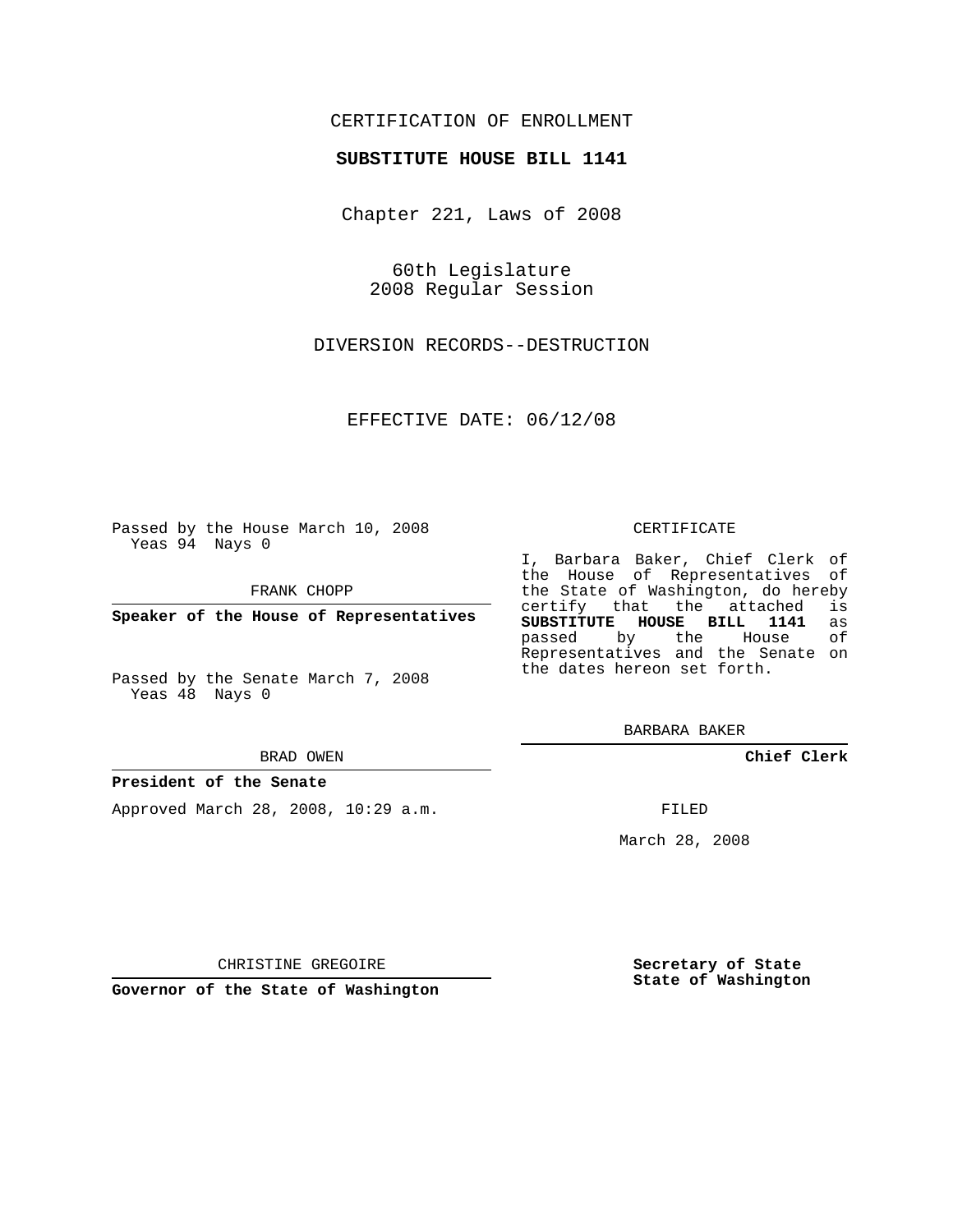# **SUBSTITUTE HOUSE BILL 1141** \_\_\_\_\_\_\_\_\_\_\_\_\_\_\_\_\_\_\_\_\_\_\_\_\_\_\_\_\_\_\_\_\_\_\_\_\_\_\_\_\_\_\_\_\_

\_\_\_\_\_\_\_\_\_\_\_\_\_\_\_\_\_\_\_\_\_\_\_\_\_\_\_\_\_\_\_\_\_\_\_\_\_\_\_\_\_\_\_\_\_

## AS AMENDED BY THE SENATE

Passed Legislature - 2008 Regular Session

## **State of Washington 60th Legislature 2008 Regular Session**

**By** House Committee on Human Services (originally sponsored by Roberts, Haler, O'Brien, Green, Goodman, Kagi, Appleton, Walsh, Williams, Dickerson, Darneille, Flannigan, McCoy, Hinkle, Pettigrew and Hasegawa)

READ FIRST TIME 01/31/07.

 1 AN ACT Relating to destruction of diversion records; and amending 2 RCW 13.50.050.

3 BE IT ENACTED BY THE LEGISLATURE OF THE STATE OF WASHINGTON:

 4 **Sec. 1.** RCW 13.50.050 and 2004 c 42 s 1 are each amended to read 5 as follows:

 6 (1) This section governs records relating to the commission of 7 juvenile offenses, including records relating to diversions.

 8 (2) The official juvenile court file of any alleged or proven 9 juvenile offender shall be open to public inspection, unless sealed 10 pursuant to subsection (12) of this section.

11 (3) All records other than the official juvenile court file are 12 confidential and may be released only as provided in this section, RCW 13 13.50.010, 13.40.215, and 4.24.550.

 (4) Except as otherwise provided in this section and RCW 13.50.010, records retained or produced by any juvenile justice or care agency may be released to other participants in the juvenile justice or care system only when an investigation or case involving the juvenile in question is being pursued by the other participant or when that other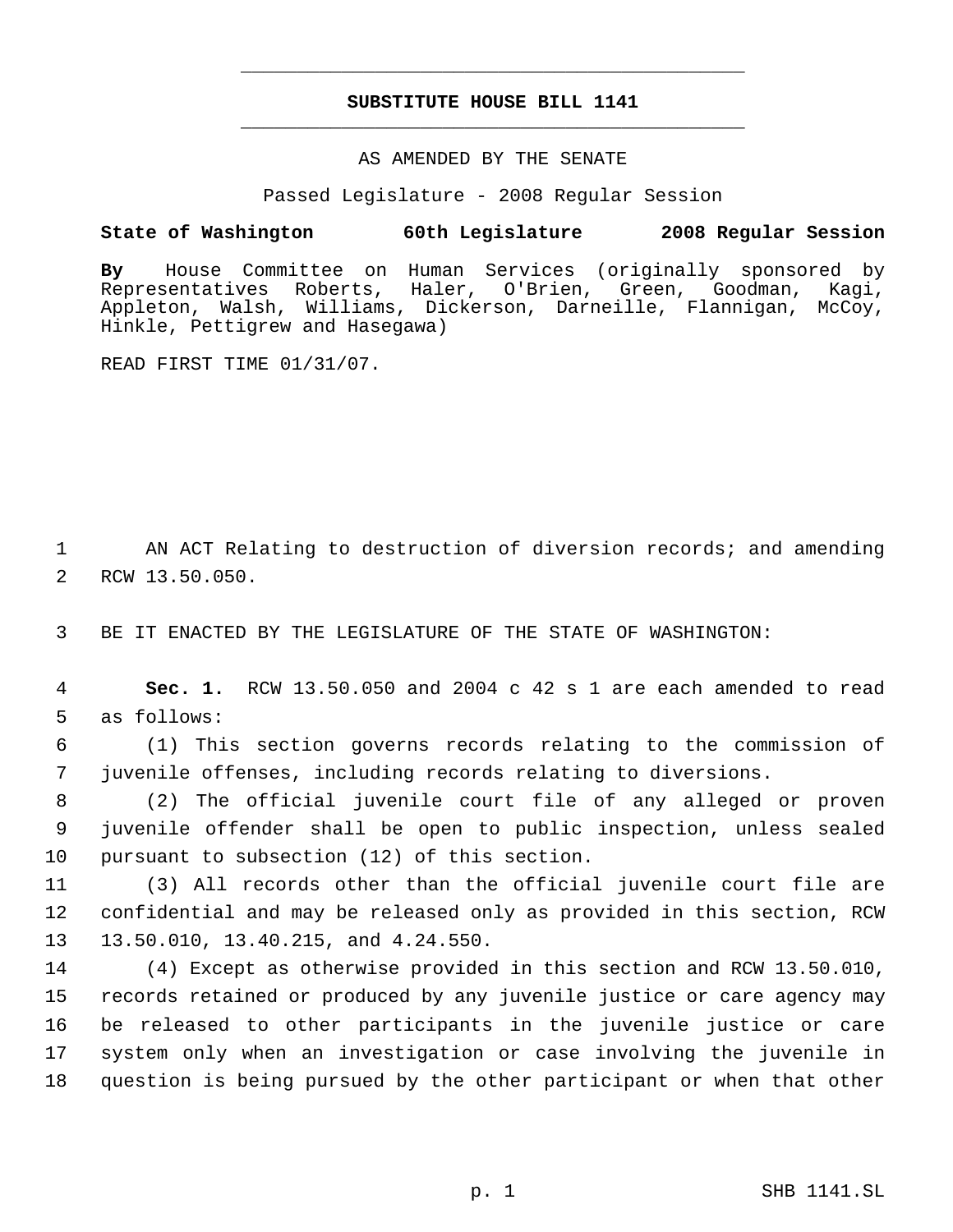participant is assigned the responsibility for supervising the juvenile.

 (5) Except as provided in RCW 4.24.550, information not in an official juvenile court file concerning a juvenile or a juvenile's family may be released to the public only when that information could not reasonably be expected to identify the juvenile or the juvenile's family.

 (6) Notwithstanding any other provision of this chapter, the release, to the juvenile or his or her attorney, of law enforcement and prosecuting attorneys' records pertaining to investigation, diversion, and prosecution of juvenile offenses shall be governed by the rules of discovery and other rules of law applicable in adult criminal investigations and prosecutions.

 (7) Upon the decision to arrest or the arrest, law enforcement and prosecuting attorneys may cooperate with schools in releasing information to a school pertaining to the investigation, diversion, and prosecution of a juvenile attending the school. Upon the decision to arrest or the arrest, incident reports may be released unless releasing the records would jeopardize the investigation or prosecution or endanger witnesses. If release of incident reports would jeopardize the investigation or prosecution or endanger witnesses, law enforcement and prosecuting attorneys may release information to the maximum extent possible to assist schools in protecting other students, staff, and school property.

 (8) The juvenile court and the prosecutor may set up and maintain a central record-keeping system which may receive information on all alleged juvenile offenders against whom a complaint has been filed pursuant to RCW 13.40.070 whether or not their cases are currently pending before the court. The central record-keeping system may be computerized. If a complaint has been referred to a diversion unit, the diversion unit shall promptly report to the juvenile court or the prosecuting attorney when the juvenile has agreed to diversion. An offense shall not be reported as criminal history in any central record-keeping system without notification by the diversion unit of the date on which the offender agreed to diversion.

 (9) Upon request of the victim of a crime or the victim's immediate family, the identity of an alleged or proven juvenile offender alleged or found to have committed a crime against the victim and the identity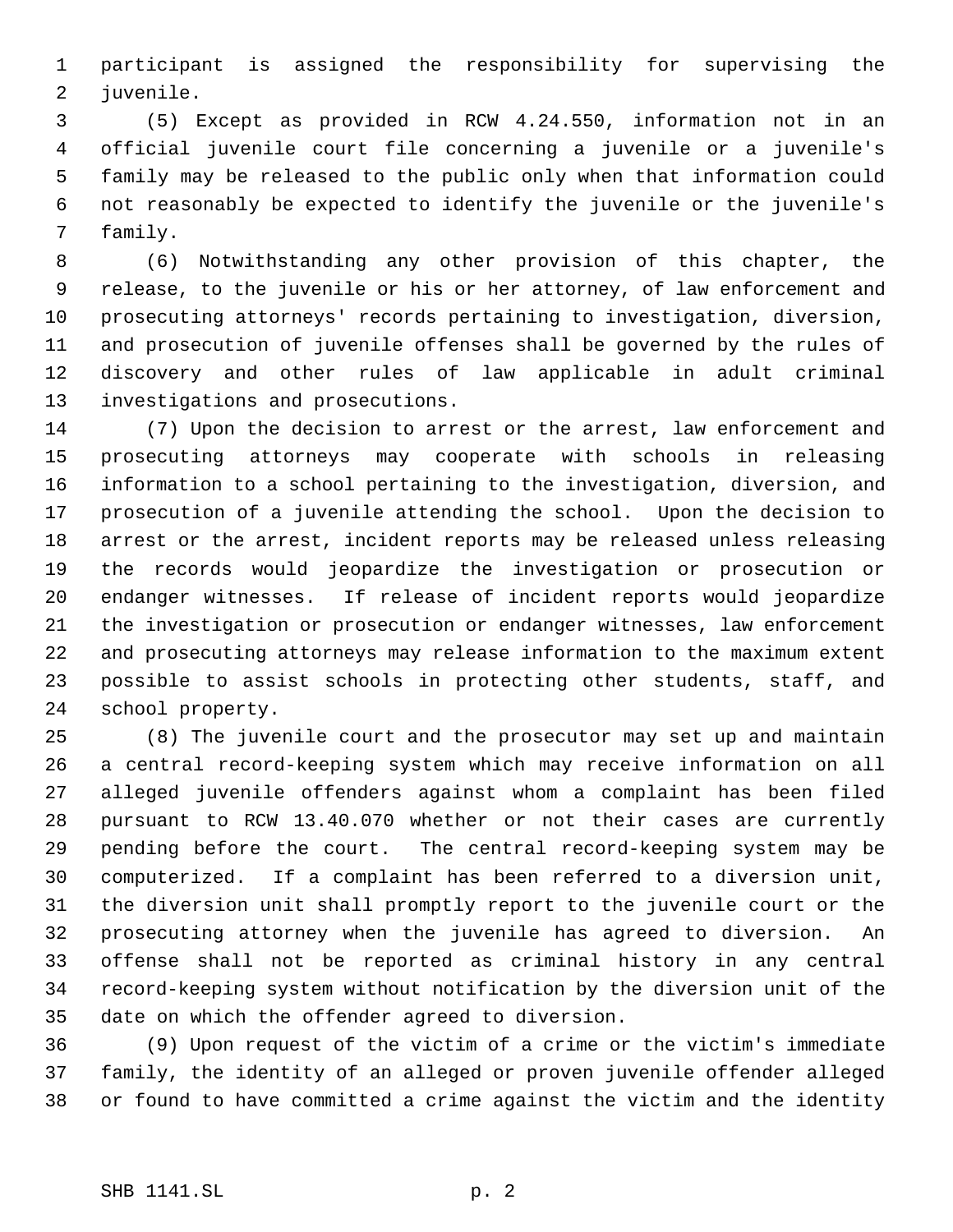of the alleged or proven juvenile offender's parent, guardian, or custodian and the circumstance of the alleged or proven crime shall be released to the victim of the crime or the victim's immediate family.

 (10) Subject to the rules of discovery applicable in adult criminal prosecutions, the juvenile offense records of an adult criminal defendant or witness in an adult criminal proceeding shall be released upon request to prosecution and defense counsel after a charge has actually been filed. The juvenile offense records of any adult convicted of a crime and placed under the supervision of the adult corrections system shall be released upon request to the adult corrections system.

 (11) In any case in which an information has been filed pursuant to RCW 13.40.100 or a complaint has been filed with the prosecutor and referred for diversion pursuant to RCW 13.40.070, the person the subject of the information or complaint may file a motion with the court to have the court vacate its order and findings, if any, and, subject to subsection (23) of this section, order the sealing of the official juvenile court file, the social file, and records of the court and of any other agency in the case.

 (12) The court shall not grant any motion to seal records made pursuant to subsection (11) of this section that is filed on or after July 1, 1997, unless it finds that:

 (a) For class B offenses other than sex offenses, since the last date of release from confinement, including full-time residential treatment, if any, or entry of disposition, the person has spent five consecutive years in the community without committing any offense or crime that subsequently results in conviction. For class C offenses other than sex offenses, since the last date of release from confinement, including full-time residential treatment, if any, or entry of disposition, the person has spent two consecutive years in the community without committing any offense or crime that subsequently results in conviction. For gross misdemeanors and misdemeanors, since the last date of release from confinement, including full-time residential treatment, if any, or entry of disposition, the person has spent two consecutive years in the community without committing any offense or crime that subsequently results in conviction. For diversions, since completion of the diversion agreement, the person has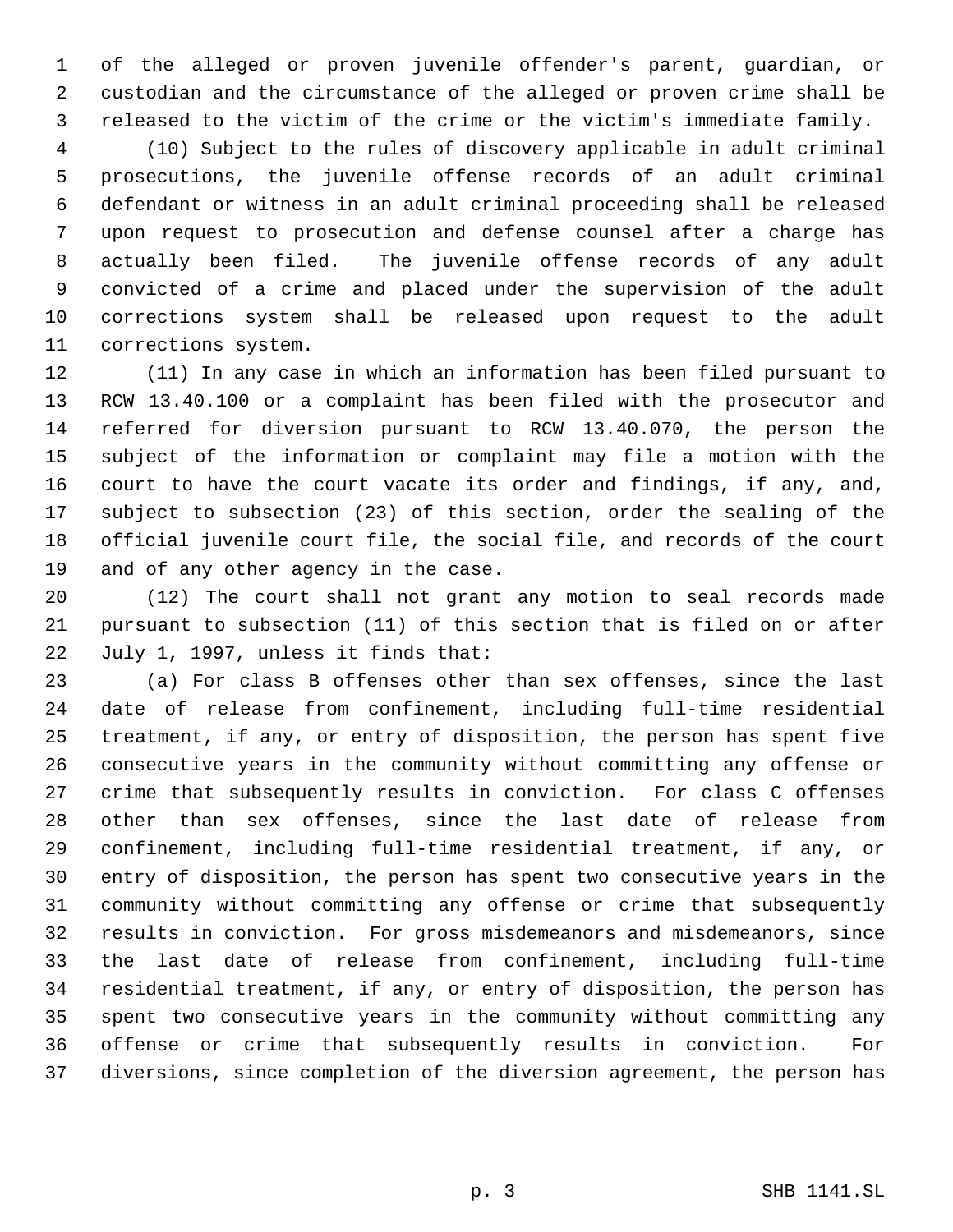spent two consecutive years in the community without committing any offense or crime that subsequently results in conviction or diversion;

 (b) No proceeding is pending against the moving party seeking the conviction of a juvenile offense or a criminal offense;

 (c) No proceeding is pending seeking the formation of a diversion agreement with that person;

 (d) The person has not been convicted of a class A or sex offense; and

(e) Full restitution has been paid.

 (13) The person making a motion pursuant to subsection (11) of this section shall give reasonable notice of the motion to the prosecution and to any person or agency whose files are sought to be sealed.

 (14) If the court grants the motion to seal made pursuant to subsection (11) of this section, it shall, subject to subsection (23) of this section, order sealed the official juvenile court file, the social file, and other records relating to the case as are named in the order. Thereafter, the proceedings in the case shall be treated as if they never occurred, and the subject of the records may reply accordingly to any inquiry about the events, records of which are sealed. Any agency shall reply to any inquiry concerning confidential or sealed records that records are confidential, and no information can be given about the existence or nonexistence of records concerning an individual.

 (15) Inspection of the files and records included in the order to seal may thereafter be permitted only by order of the court upon motion made by the person who is the subject of the information or complaint, except as otherwise provided in RCW 13.50.010(8) and subsection (23) of this section.

 (16) Any adjudication of a juvenile offense or a crime subsequent to sealing has the effect of nullifying the sealing order. Any charging of an adult felony subsequent to the sealing has the effect of nullifying the sealing order for the purposes of chapter 9.94A RCW. The administrative office of the courts shall ensure that the superior court judicial information system provides prosecutors access to information on the existence of sealed juvenile records.

36 (17)(a) ((A person eighteen years of age or older whose criminal history consists of only one referral for diversion may request that 38 the court order the records in that case destroyed. The request shall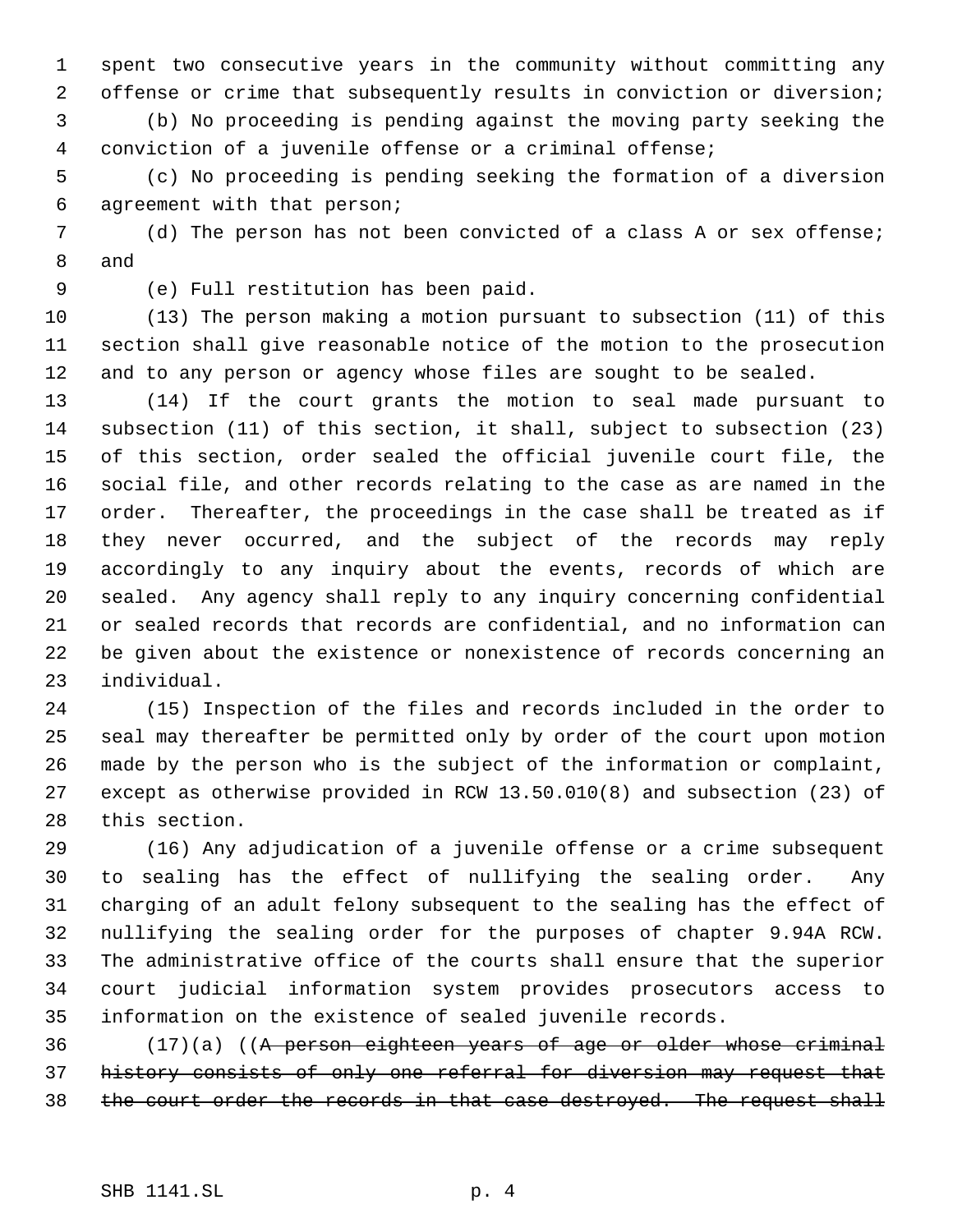be granted, subject to subsection (23) of this section, if the court finds that two years have elapsed since completion of the diversion 3 agreement.)) (i) Subject to subsection (23) of this section, all records maintained by any court or law enforcement agency, including the juvenile court, local law enforcement, the Washington state patrol, and the prosecutor's office, shall be automatically destroyed within ninety days of becoming eligible for destruction. Juvenile records are eligible for destruction when: (A) The person who is the subject of the information or complaint is at least eighteen years of age; (B) His or her criminal history consists entirely of one diversion agreement or counsel and release entered on or after the effective date of this act; (C) Two years have elapsed since completion of the agreement or counsel and release; (D) No proceeding is pending against the person seeking the conviction of a criminal offense; and (E) There is no restitution owing in the case. (ii) No less than quarterly, the administrative office of the courts shall provide a report to the juvenile courts of those individuals whose records may be eligible for destruction. The juvenile court shall verify eligibility and notify the Washington state 23 patrol and the appropriate local law enforcement agency and prosecutor's office of the records to be destroyed. The requirement to destroy records under this subsection is not dependent on a court hearing or the issuance of a court order to destroy records. (iii) The state and local governments and their officers and employees are not liable for civil damages for the failure to destroy records pursuant to this section. (b) A person eighteen years of age or older whose criminal history consists entirely of one diversion agreement or counsel and release entered prior to the effective date of this act, may request that the court order the records in his or her case destroyed. The request shall be granted, subject to subsection (23) of this section, if the court finds that two years have elapsed since completion of the agreement or counsel and release. (c) A person twenty-three years of age or older whose criminal history consists of only referrals for diversion may request that the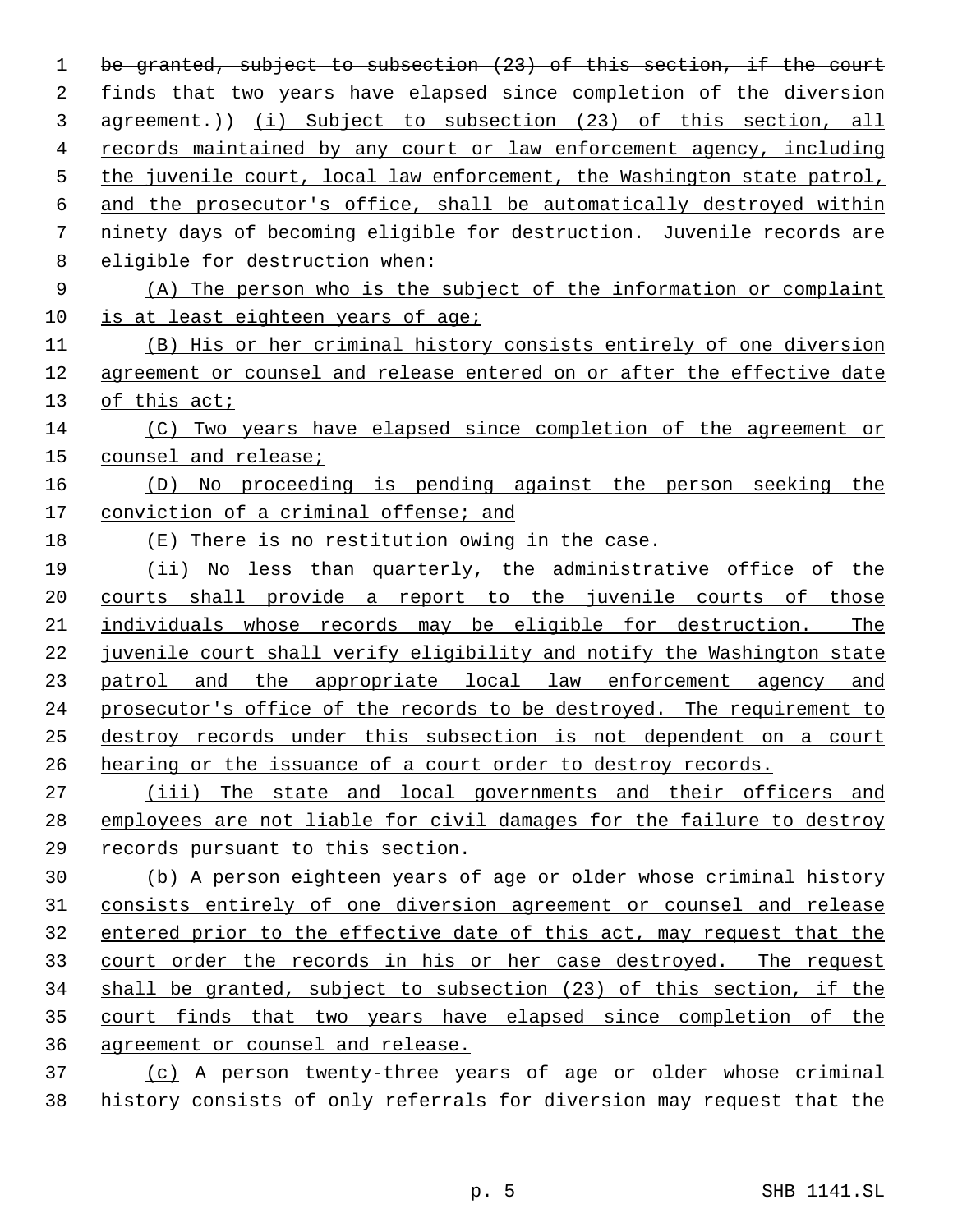court order the records in those cases destroyed. The request shall be granted, subject to subsection (23) of this section, if the court finds that all diversion agreements have been successfully completed and no proceeding is pending against the person seeking the conviction of a criminal offense.

 (18) If the court grants the motion to destroy records made 7 pursuant to subsection  $(17)(b)$  or  $(c)$  of this section, it shall, subject to subsection (23) of this section, order the official juvenile court file, the social file, and any other records named in the order to be destroyed.

11 (19) The person making the motion pursuant to subsection (17)(b) or 12 (c) of this section shall give reasonable notice of the motion to the prosecuting attorney and to any agency whose records are sought to be destroyed.

 (20) Any juvenile to whom the provisions of this section may apply shall be given written notice of his or her rights under this section at the time of his or her disposition hearing or during the diversion process.

 (21) Nothing in this section may be construed to prevent a crime victim or a member of the victim's family from divulging the identity of the alleged or proven juvenile offender or his or her family when necessary in a civil proceeding.

 (22) Any juvenile justice or care agency may, subject to the limitations in subsection (23) of this section and (a) and (b) of this subsection, develop procedures for the routine destruction of records relating to juvenile offenses and diversions.

 (a) Records may be routinely destroyed only when the person the subject of the information or complaint has attained twenty-three years 29 of age or older( $\sqrt{7}$  or is eighteen years of age or older and his or her criminal history consists entirely of one diversion agreement and two years have passed since completion of the agreement)) or pursuant to subsection (17)(a) of this section.

 (b) The court may not routinely destroy the official juvenile court file or recordings or transcripts of any proceedings.

 (23) No identifying information held by the Washington state patrol in accordance with chapter 43.43 RCW is subject to destruction or sealing under this section. For the purposes of this subsection, identifying information includes photographs, fingerprints, palmprints,